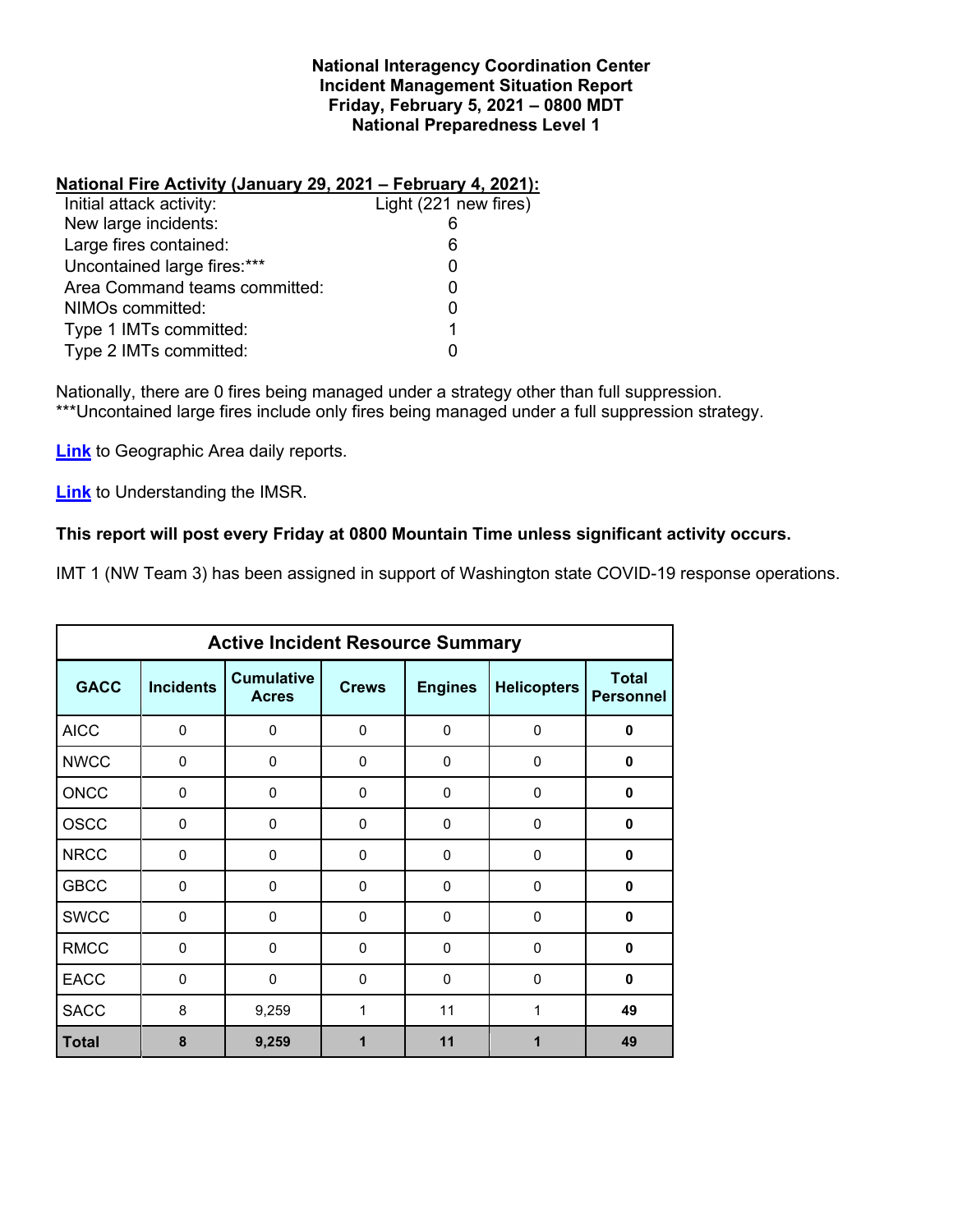| Southern Area (PL 1)     |     |
|--------------------------|-----|
| New fires:               | 182 |
| New large incidents:     | 6   |
| Uncontained large fires: |     |

| <b>Incident Name</b>   | Unit          |       | <b>Size</b> |     | Ctn/<br>$\frac{0}{6}$ | Est   | Personnel      |       | <b>Resources</b> |             |          | <b>Strc</b> | \$\$       | Origin     |
|------------------------|---------------|-------|-------------|-----|-----------------------|-------|----------------|-------|------------------|-------------|----------|-------------|------------|------------|
|                        |               | Acres | Chge        |     | Comp                  |       | Total          | Chge  | Crw              | Eng         | Heli     | Lost        | <b>CTD</b> | Own        |
| * Blower Run           | OK-OSA        | 303   | ---         | 100 | Ctn                   | $---$ | ⇁              | $---$ |                  | 13          | 0        |             | 2K         | <b>BIA</b> |
| * Area 6 North         | FL-APQ        | 3.378 | ---         | 100 | Ctn                   | $---$ | 13             | $---$ |                  | 4           | $\Omega$ |             | 25K        | <b>DOD</b> |
| * Black Road           | TX-TXS        | 423   | $---$       | 100 | Ctn                   | $---$ | $\mathbf{0}$   | $---$ |                  | $\mathbf 0$ | 0        |             | NR.        | <b>ST</b>  |
| * South of<br>Cemetery | <b>TX-TPR</b> | 3.737 | $---$       | 100 | Ctn                   | $---$ | 8              | $---$ |                  | 0           |          |             | 35K        | <b>FWS</b> |
| * Burnside             | OK-CHA        | 858   | ---         | 100 | Ctn                   | $---$ | 9              | $---$ |                  | 3           | 0        |             | 20K        | <b>BIA</b> |
| * Blue Chain           | <b>TX-BRR</b> | 376   | ---         | 100 | Ctn                   | $---$ | $\overline{2}$ | $---$ |                  | 0           | 0        |             | 5K         | <b>FWS</b> |

OSA – Osage Agency, BIA APQ – Avon Park Air Force Base, DOD TXS – Texas A&M Forest Service

TPR – Texas Point NR, FWS CHA – Chickasaw Agency, BIA BRR – Brazoria NWR, FWS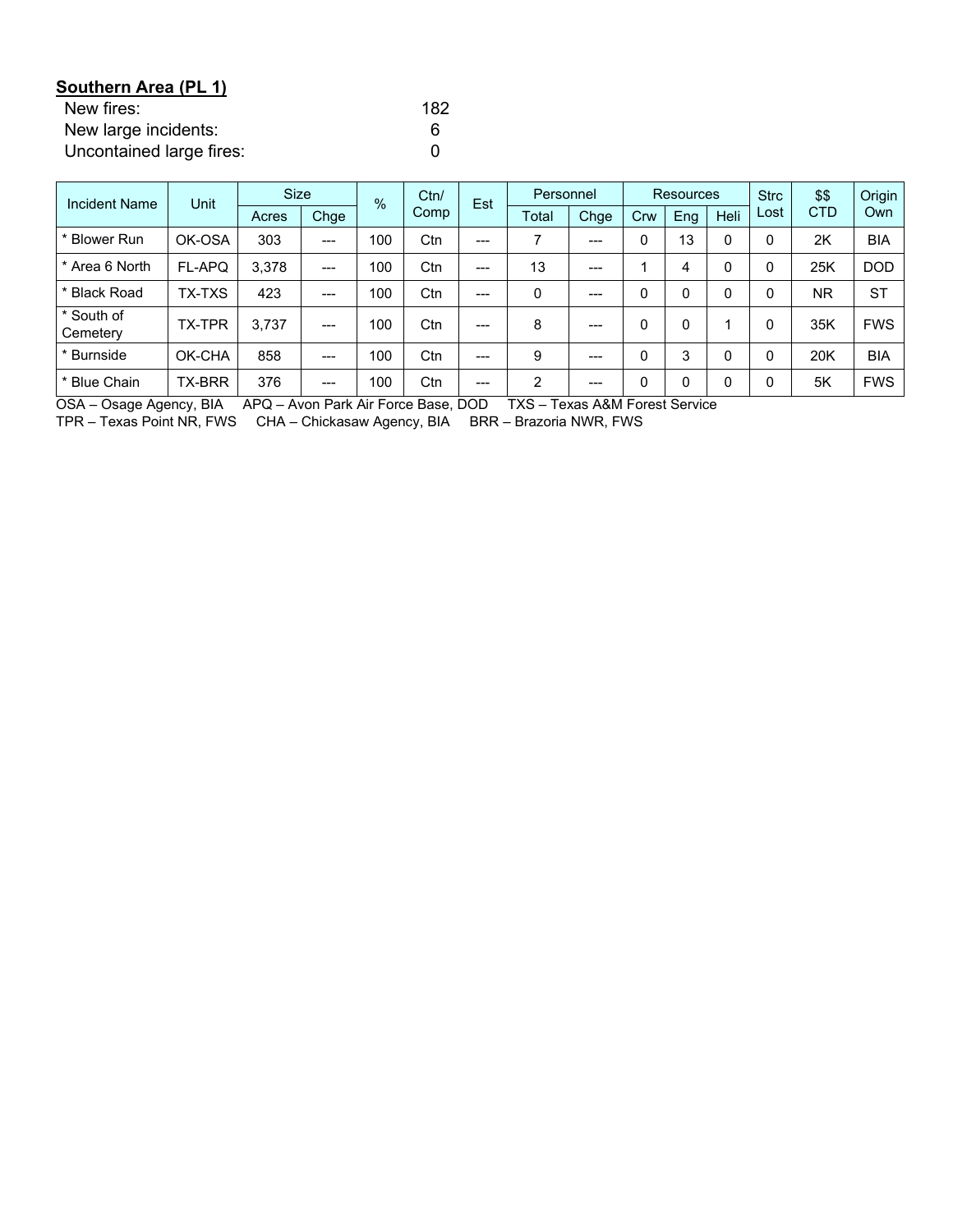| Area                     |              | <b>BIA</b>     | <b>BLM</b>       | <b>FWS</b>       | <b>NPS</b>  | ST/OT           | <b>USFS</b>             | <b>TOTAL</b>   |
|--------------------------|--------------|----------------|------------------|------------------|-------------|-----------------|-------------------------|----------------|
|                          | <b>FIRES</b> | $\mathbf 0$    | $\mathbf 0$      | $\mathbf 0$      | $\mathbf 0$ | $\mathbf 0$     | $\mathbf 0$             | $\mathbf 0$    |
| Alaska Area              | <b>ACRES</b> | $\mathbf 0$    | $\mathbf 0$      | $\mathbf 0$      | $\mathbf 0$ | $\mathbf 0$     | $\pmb{0}$               | $\pmb{0}$      |
| Northwest Area           | <b>FIRES</b> | $\mathbf 0$    | $\mathbf 0$      | $\mathbf 0$      | $\mathbf 0$ | $\mathbf 0$     | $\mathbf 0$             | $\mathbf{0}$   |
|                          | <b>ACRES</b> | $\mathbf 0$    | $\mathbf 0$      | $\mathbf 0$      | $\mathbf 0$ | $\mathbf 0$     | $\pmb{0}$               | $\mathbf 0$    |
| Northern California Area | <b>FIRES</b> | $\mathbf 0$    | $\mathbf 0$      | $\mathbf 0$      | $\mathbf 0$ | $\mathbf 0$     | $\mathbf 0$             | $\mathbf 0$    |
|                          | <b>ACRES</b> | $\mathbf 0$    | $\pmb{0}$        | $\mathbf 0$      | $\pmb{0}$   | $\pmb{0}$       | 0                       | $\pmb{0}$      |
| Southern California Area | <b>FIRES</b> | $\mathbf 0$    | $\mathbf 0$      | $\mathbf 0$      | $\mathbf 0$ | 5               | $\mathbf 0$             | 5              |
|                          | <b>ACRES</b> | $\mathbf 0$    | $\mathbf 0$      | $\bf 0$          | $\mathbf 0$ | $\overline{0}$  | $\pmb{0}$               | $\pmb{0}$      |
| Northern Rockies Area    | <b>FIRES</b> | $\mathbf 0$    | $\mathbf 0$      | $\mathbf 0$      | $\mathbf 0$ | 11              | $\overline{2}$          | 13             |
|                          | <b>ACRES</b> | $\pmb{0}$      | $\pmb{0}$        | $\mathbf{0}$     | $\mathbf 0$ | $\mathbf{3}$    | $\pmb{0}$               | $\mathbf{3}$   |
| <b>Great Basin Area</b>  | <b>FIRES</b> | $\overline{2}$ | $\mathbf 0$      | $\mathbf 0$      | $\mathbf 0$ | $\mathbf{1}$    | $\mathbf 0$             | $\mathbf{3}$   |
|                          | <b>ACRES</b> | $\mathbf{1}$   | $\mathbf 0$      | $\boldsymbol{0}$ | $\pmb{0}$   | $\mathbf{1}$    | $\pmb{0}$               | $\overline{2}$ |
| Southwest Area           | <b>FIRES</b> | $\mathbf 0$    | 3                | $\mathbf 0$      | $\mathbf 0$ | $\mathbf{1}$    | $\overline{4}$          | 8              |
|                          | <b>ACRES</b> | $\pmb{0}$      | $\mathbf 0$      | $\mathbf 0$      | $\mathbf 0$ | $\overline{2}$  | $\pmb{0}$               | $\overline{2}$ |
|                          | <b>FIRES</b> | $\mathbf 0$    | $\mathbf{3}$     | $\mathbf 0$      | $\mathbf 0$ | $\mathbf{1}$    | $\overline{\mathbf{4}}$ | 8              |
| Rocky Mountain Area      | <b>ACRES</b> | $\pmb{0}$      | $\boldsymbol{6}$ | $\bf 0$          | $\pmb{0}$   | $5\phantom{.0}$ | $\pmb{0}$               | 11             |
| Eastern Area             | <b>FIRES</b> | $\pmb{0}$      | $\mathbf 0$      | $\mathbf 0$      | $\mathbf 0$ | $\mathbf{1}$    | $\mathbf{1}$            | $\overline{2}$ |
|                          | <b>ACRES</b> | $\mathbf 0$    | $\mathbf 0$      | $\mathbf 0$      | $\mathbf 0$ | $\bf 8$         | 45                      | 53             |
| Southern Area            | <b>FIRES</b> | $\mathbf 0$    | $\mathbf 0$      | $\mathbf 0$      | $\mathbf 0$ | $\pmb{0}$       | $\mathbf 0$             | $\mathbf 0$    |
|                          | <b>ACRES</b> | $\mathbf 0$    | $\mathbf 0$      | $\mathbf 0$      | $\pmb{0}$   | $\mathbf 0$     | $\pmb{0}$               | $\mathbf 0$    |
| <b>TOTAL FIRES:</b>      |              | 20             | $\mathbf 0$      | $\mathbf{2}$     | $\mathbf 0$ | 156             | $\overline{\mathbf{4}}$ | 182            |
| <b>TOTAL ACRES:</b>      |              | 666            | 0                | 367              | $\pmb{0}$   | 3,953           | 34                      | 5,019          |

**Fires and Acres (by Protection) from January 29, 2021 to February 4, 2021:**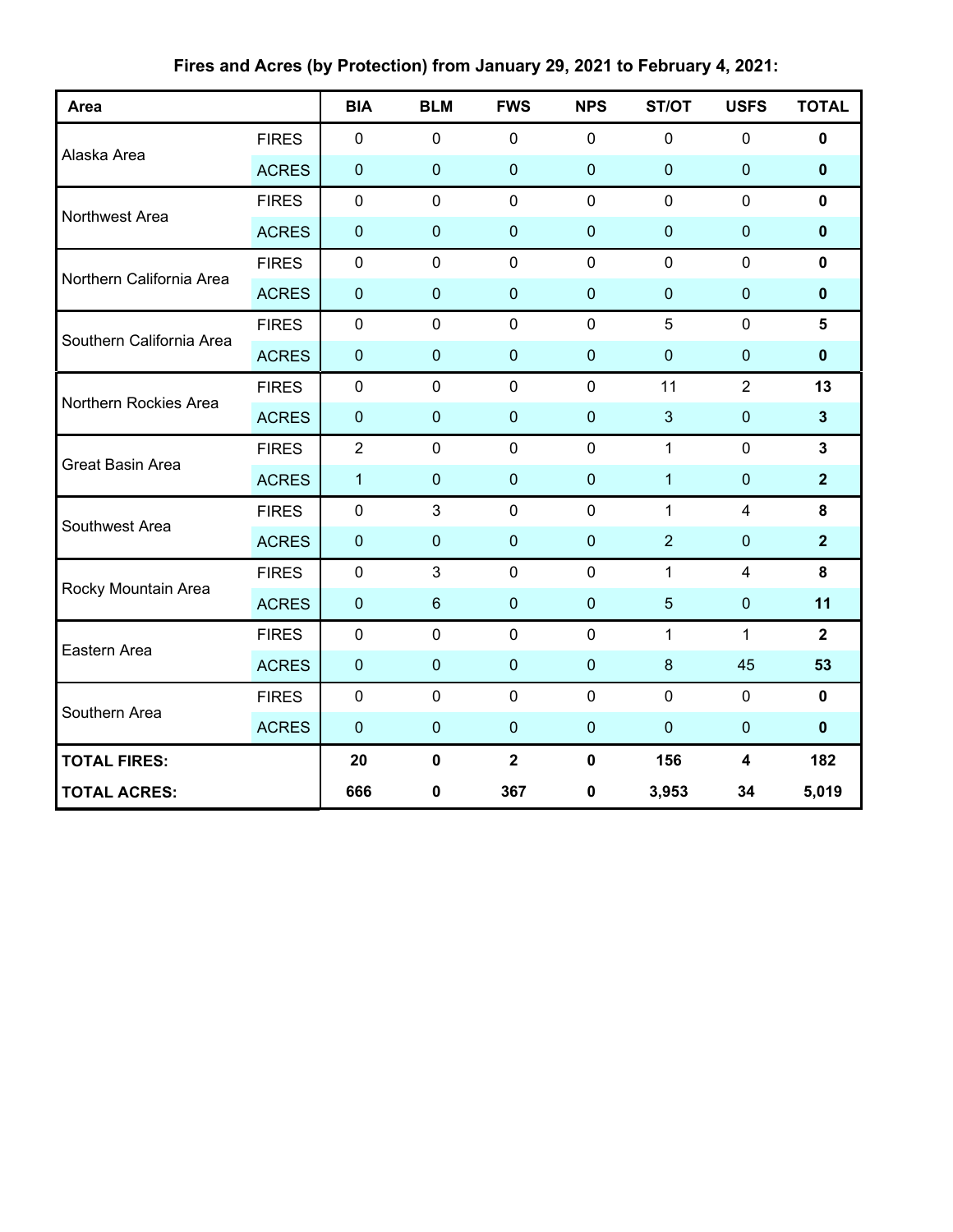| Area                     |              | <b>BIA</b>       | <b>BLM</b>     | <b>FWS</b>   | <b>NPS</b>       | ST/OT            | <b>USFS</b>      | <b>TOTAL</b>     |
|--------------------------|--------------|------------------|----------------|--------------|------------------|------------------|------------------|------------------|
|                          | <b>FIRES</b> | $\mathbf 0$      | $\mathbf 0$    | $\pmb{0}$    | $\mathbf 0$      | $\mathbf 0$      | $\pmb{0}$        | $\pmb{0}$        |
| Alaska Area              | <b>ACRES</b> | $\boldsymbol{0}$ | $\pmb{0}$      | $\pmb{0}$    | $\boldsymbol{0}$ | $\mathbf 0$      | $\boldsymbol{0}$ | $\pmb{0}$        |
| Northwest Area           | <b>FIRES</b> | $\mathbf 0$      | $\mathbf{1}$   | $\mathbf 0$  | $\mathbf 0$      | $\overline{0}$   | $\mathbf 0$      | 1                |
|                          | <b>ACRES</b> | $\boldsymbol{0}$ | $\pmb{0}$      | 0            | $\boldsymbol{0}$ | $\mathbf 0$      | $\mathbf 0$      | $\pmb{0}$        |
| Northern California Area | <b>FIRES</b> | $\mathbf 0$      | $\mathbf 0$    | $\mathbf 0$  | $\mathbf 0$      | 103              | 13               | 116              |
|                          | <b>ACRES</b> | $\boldsymbol{0}$ | $\pmb{0}$      | 0            | $\boldsymbol{0}$ | 229              | 55               | 284              |
| Southern California Area | <b>FIRES</b> | $\mathbf{1}$     | $\overline{2}$ | $\mathbf 0$  | $\mathbf 0$      | 225              | 34               | 262              |
|                          | <b>ACRES</b> | $\overline{2}$   | $\,6\,$        | $\mathbf 0$  | $\boldsymbol{0}$ | 975              | 1,103            | 2,086            |
| Northern Rockies Area    | <b>FIRES</b> | 8                | 1              | $\mathbf 0$  | $\mathbf 0$      | 11               | $\mathbf{1}$     | 21               |
|                          | <b>ACRES</b> | 1,006            | $\overline{5}$ | $\pmb{0}$    | $\boldsymbol{0}$ | 5,262            | $\mathbf{1}$     | 6,274            |
| <b>Great Basin Area</b>  | <b>FIRES</b> | 1                | 15             | $\mathbf 0$  | $\mathbf 0$      | $\boldsymbol{9}$ | 4                | 29               |
|                          | <b>ACRES</b> | $\mathbf{1}$     | $\mathbf{3}$   | 0            | $\boldsymbol{0}$ | $\overline{2}$   | 0                | $\boldsymbol{6}$ |
| Southwest Area           | <b>FIRES</b> | 34               | $\,8\,$        | $\mathbf 0$  | $\mathbf{1}$     | 15               | 15               | 73               |
|                          | <b>ACRES</b> | 130              | $\overline{7}$ | $\mathbf 0$  | $\boldsymbol{0}$ | 46               | 1,279            | 1,462            |
| Rocky Mountain Area      | <b>FIRES</b> | $\mathbf{1}$     | $\mathbf{1}$   | $\mathbf 0$  | $\mathbf{1}$     | 13               | 3                | 19               |
|                          | <b>ACRES</b> | $\boldsymbol{0}$ | $\pmb{0}$      | $\pmb{0}$    | $\mathbf{1}$     | 2,258            | 45               | 2,304            |
| Eastern Area             | <b>FIRES</b> | $\mathbf 0$      | $\mathbf 0$    | $\mathbf 0$  | $\mathbf 0$      | $6\phantom{1}$   | 3                | $\boldsymbol{9}$ |
|                          | <b>ACRES</b> | $\mathbf 0$      | $\pmb{0}$      | 0            | $\boldsymbol{0}$ | 15               | $\mathbf{3}$     | 18               |
| Southern Area            | <b>FIRES</b> | 85               | $\pmb{0}$      | 2            | $\overline{2}$   | 1,394            | 26               | 1,509            |
|                          | <b>ACRES</b> | 2,633            | $\pmb{0}$      | 192          | $\pmb{0}$        | 29,827           | 287              | 32,939           |
| <b>TOTAL FIRES:</b>      |              | 130              | 28             | $\mathbf{2}$ | 4                | 1,776            | 99               | 2,039            |
| <b>TOTAL ACRES:</b>      |              | 3,772            | 21             | 192          | 1                | 38,614           | 2,773            | 45,375           |

| Ten Year Average Fires (2011 – 2020 as of today) | 2.025  |
|--------------------------------------------------|--------|
| Ten Year Average Acres (2011 – 2020 as of today) | 41.113 |

**\*\*\*Changes in some agency YTD acres reflect more accurate mapping or reporting adjustments.** \*\*\*Additional wildfire information is available through the Geographic Areas at **<https://gacc.nifc.gov/>**

**Predictive Services Discussion:** Arctic air will slide south from Canada across much of the CONUS, especially along and east of the Rockies, during the upcoming week. This will lead to well below normal temperatures across most of the Plains, Midwest, western Great Lakes, and Ohio Valley for the next week. Heavy snow is likely in parts of the Midwest, Great Lakes, and Northeast as well. Upper lows will track along the periphery of the upper-level ridge into the Pacific Northwest, Northern Rockies, and into the Colorado Rockies bringing snow to the mountains and some basins and valleys.

The upper-level ridge over the northeast Pacific and West Coast will retreat westward and eventually weaken next week. California and the southern half of the West are likely to remain mostly dry, but there are chances of scattered precipitation mid to late next week as the upper-level ridge weakens off the West Coast. Dry and breezy conditions are likely at times across the southern High Plains through this weekend and possibly into next week.

<http://www.predictiveservices.nifc.gov/outlooks/outlooks.htm>